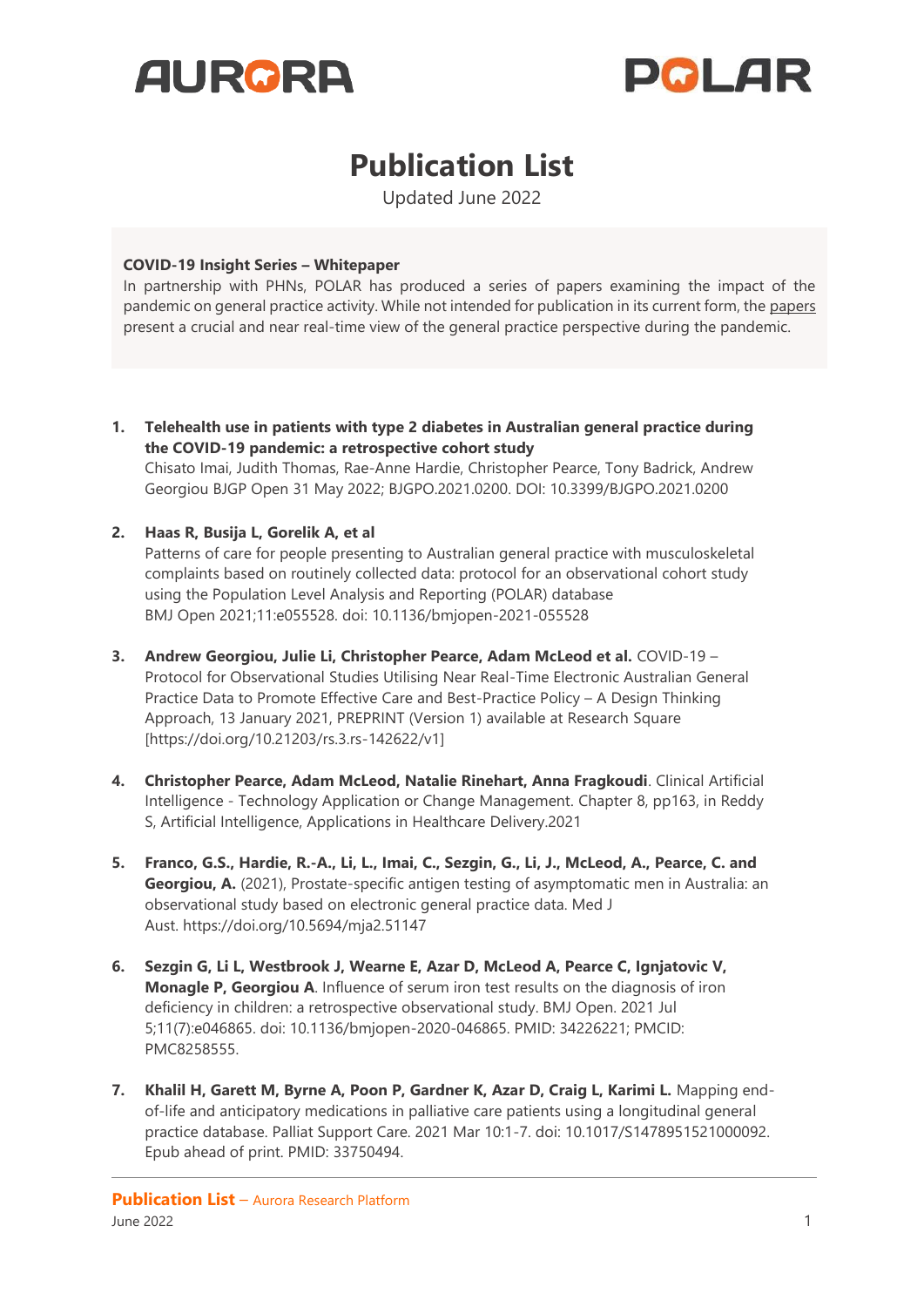



- **8. Correll P, Feyer A-M, Phan P-T, et al**. Lumos: a statewide linkage programme in Australia integrating general practice data to guide system redesign. Integrated Healthcare Journal 2021; 3:e000074. doi:10.1136/ihj-2021-000074
- **9. Wabe N, Thomas J, Hardie R-A, Dai Z, Imai C, Sezgin G, Li J, Georgiou A**. [Changes in](https://www.mq.edu.au/__data/assets/pdf_file/0003/1170732/COVID-19-GP-snapshot-6_Prescribing_Final.pdf)  [medication prescribing in general practice during the COVID-19 pandemic.](https://www.mq.edu.au/__data/assets/pdf_file/0003/1170732/COVID-19-GP-snapshot-6_Prescribing_Final.pdf) General Practice Snapshot. **Issue 6: 12 May 2021**. Sydney: Macquarie University. <https://doi.org/10.25949/zpw2-wj80>
- **10. Imai C, Hardie R-A, Thomas J, Wabe N, Georgiou A**. [The impact of the COVID-19](https://www.mq.edu.au/__data/assets/pdf_file/0003/1166376/COVID-19-GP-snapshot-5_Diabetes_Final.pdf) [pandemic on general practice-based HbA1c monitoring in type 2 diabetes.](https://www.mq.edu.au/__data/assets/pdf_file/0003/1166376/COVID-19-GP-snapshot-5_Diabetes_Final.pdf) General Practice Snapshot. **Issue 5: 31 March 2021**. Sydney: Macquarie University. <https://doi.org/10.25949/Q9BE-BJ06>
- **11. Dai Z, Franco G S, Datta S, McGuire P, Li J and Georgiou A**. [The impact of the COVID-19](https://www.mq.edu.au/__data/assets/pdf_file/0005/1166378/COVID-19-GP-snapshot-4_RACF_31Mar21_final.pdf)  [pandemic on general practice consultations in residential aged care facilities.](https://www.mq.edu.au/__data/assets/pdf_file/0005/1166378/COVID-19-GP-snapshot-4_RACF_31Mar21_final.pdf) General Practice Snapshot. **Issue 4: 31 March 2021**. Sydney: Macquarie University. https://doi.org/10.25949/71JM-QG60
- **12. Imai C, Li L, Hardie RA, Georgiou A**. Adherence to guideline-recommended HbA1c testing frequency and better outcomes in patients with type 2 diabetes: a 5-year retrospective cohort study in Australian general practice. BMJ Qual Saf. 2021 Feb 4: bmjqs-2020-012026. doi: 10.1136/bmjqs-2020-012026. Epub ahead of print. PMID: 33542066.
- 13. Imai C, Thomas J, Hardie R-A, Badrick T, Georgiou A. The impact of the COVID-19 pandemic on pathology testing in general practice. General Practice Snapshot. **Issue 3: 12 February 2021**. Sydney: Macquarie University. https://doi.org/10.25949/ZX36-8S49
- **14. Hardie R-A, Sezgin G, Dai Z, Wabe N, Georgiou A.** Socioeconomic and demographic comparisons in the uptake of telehealth services during COVID-19. COVID-19 General Practice Snapshot**. Issue 2: 22 January 2021**. Sydney: Macquarie University; 2021. https://doi.org/10.25949/YYH4-3T30
- **15. Mesfin Y, Cheng A, Enticott J, Lawrie J, Buttery J** Post-vaccination healthcare attendance rate as a proxy measure for syndromic surveillance of adverse events following immunisation. Aust NZ J Public Health. 2021; Online; doi: 10.1111/1753-6405.13052
- **16. Hardie R-A, Sezgin G, Dai Z, Georgiou A.** [The uptake of GP telehealth services during the COVID-](https://www.mq.edu.au/__data/assets/pdf_file/0005/1158935/COVID-19-GP-snapshot_Telehealth_Final_Updated.pdf)[19 pandemic. COVID-19 General Practice Snapshot.](https://www.mq.edu.au/__data/assets/pdf_file/0005/1158935/COVID-19-GP-snapshot_Telehealth_Final_Updated.pdf) **Issue 1: 2 December 2020**. Sydney: Macquarie University; 2020. https://doi.org/10.25949/C3HE-F430
- **17. Imai C, Hardie R, Franco G, Sezgin G, Tepper T, McLeod A, Pearce C, Westbrook J, Georgiou A.** Harnessing the potential of electronic general practice pathology data in Australia: An examination of the quality use of pathology for type 2 diabetes patients. International Journal of Medical Informatics. Volume 141, 2020, 104189.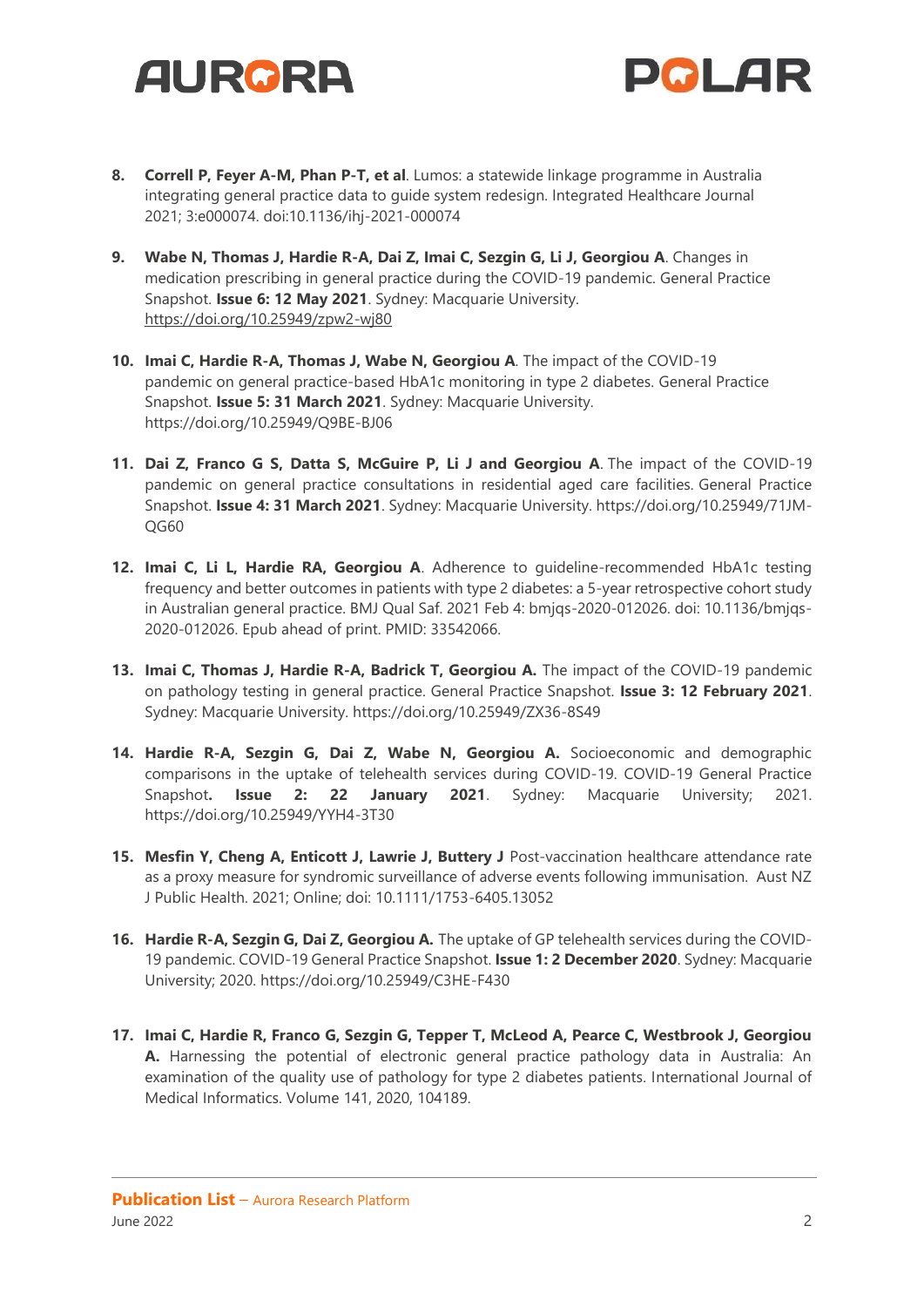



- **18. Pearce CM, McLeod A**, **Rinehart N**, **Ferrigi J**, **Shearer M**. What a Comprehensive, Integrated Data Strategy Looks Like: The Population Level Analysis and Reporting (POLAR) Program. Stud Health Technol Inform. 2019 Aug 21;264:303–7.
- **19. Pearce CM**, **McLeod A**, **Patrick J, Ferrigi J**, **Bainbridge MM**, **Rinehart N**, et al. Coding and classifying GP data: the POLAR project. BMJ Health Care Inform. 2019 Nov;26(1).
- **20. Pearce CM, McLeod A, Rinehart N, Whyte R, Deveny E, Sheare**r M. Artificial Intelligence and the Clinical World, a view from the front line. Med J Aust 2019.
- **21. Pearce C, McLeod A, Rinehart N, Patrick J, Fragkoudi A, Ferrigi J, et al.** POLAR Diversion: Using General Practice Data to Calculate Risk of Emergency Department Presentation at the Time of Consultation. Applied clinical informatics. 2019;10(1):151-7
- **22. Yan J, Hawes L, Turner LR, Mazza D, Pearce C, Buttery J**. Antimicrobial prescribing for children in primary care. J Paediatr Child Health. 2018 Jul 24.
- **23. Sezgin G, Georgiou A, Hardie RA, Li L, Pont LG, Badrick T, Franco GS, Westbrook JI, Rinehart N, McLeod A, Pearce C, Shearer M, Whyte R, Deveny E.** Compliance with pathology testing guidelines in Australian general practice: protocol for a secondary analysis of electronic health record data. BMJ Open. 2018 Nov 13;8(11):e024223. doi: 10.1136/bmjopen-2018-024223. PMID: 30429148; PMCID: PMC6252775.
- **24. Turner LR, Pearce CM, Borg M, McLeod A, Shearer M, Mazza D** Characteristics of patients presenting to an after-hours clinic: results of a MAGNET analysis. Australian Journal of Primary Health. 2017 Jul;23(3):294–9.
- **25. Turner LR, Cicuttini F, Pearce C, Mazza D** Cardiovascular disease screening in general practice: General practitioner recording of common risk factors. Prev Med. 2017;99:282-5
- **26. Mazza D, Pearce C, Joe A, Turner LR, Brijnath B, Browning C** et al. Emergency department utilisation by older people in metropolitan Melbourne, 2008/12: findings from the Reducing Older Patient. Aust Health Rev. 2017.
- **27. Pearce CM, McLeod A, Patrick J, Boyle D, Shearer M, Eustace P** et al. Using Patient Flow Information to Determine Risk of Hospital Presentation: Protocol for a Proof-of-Concept Study. JMIR Res Protoc. 2016 Dec 20;5(4):e241.
- **28. Liaw ST, Powell-Davies G, Pearce C, Britt H, McGlynn L** Harris MF. Optimising the use of observational electronic health record data: Current issues, evolving opportunities, strategies and scope for collaboration. Aust Fam Physician. 2016;45(3):153-6.
- **29. Mazza D, Pearce C, Turner LR, De Leon-Santiago M, McLeod A, Ferriggi J** et al. The Melbourne East Monash General Practice Database (MAGNET): Using data from computerised medical records to create a platform for primary care and health services research. J Innov Health Inform. 2016;23(2):181.
- **30. Joe A, Lowthian JA, Shearer M, Turner LR, Brijnath B, Pearce C** et al. After-hours medical deputising services: patterns of use by older people. Med J Aust. 2016;205(9):397-402.